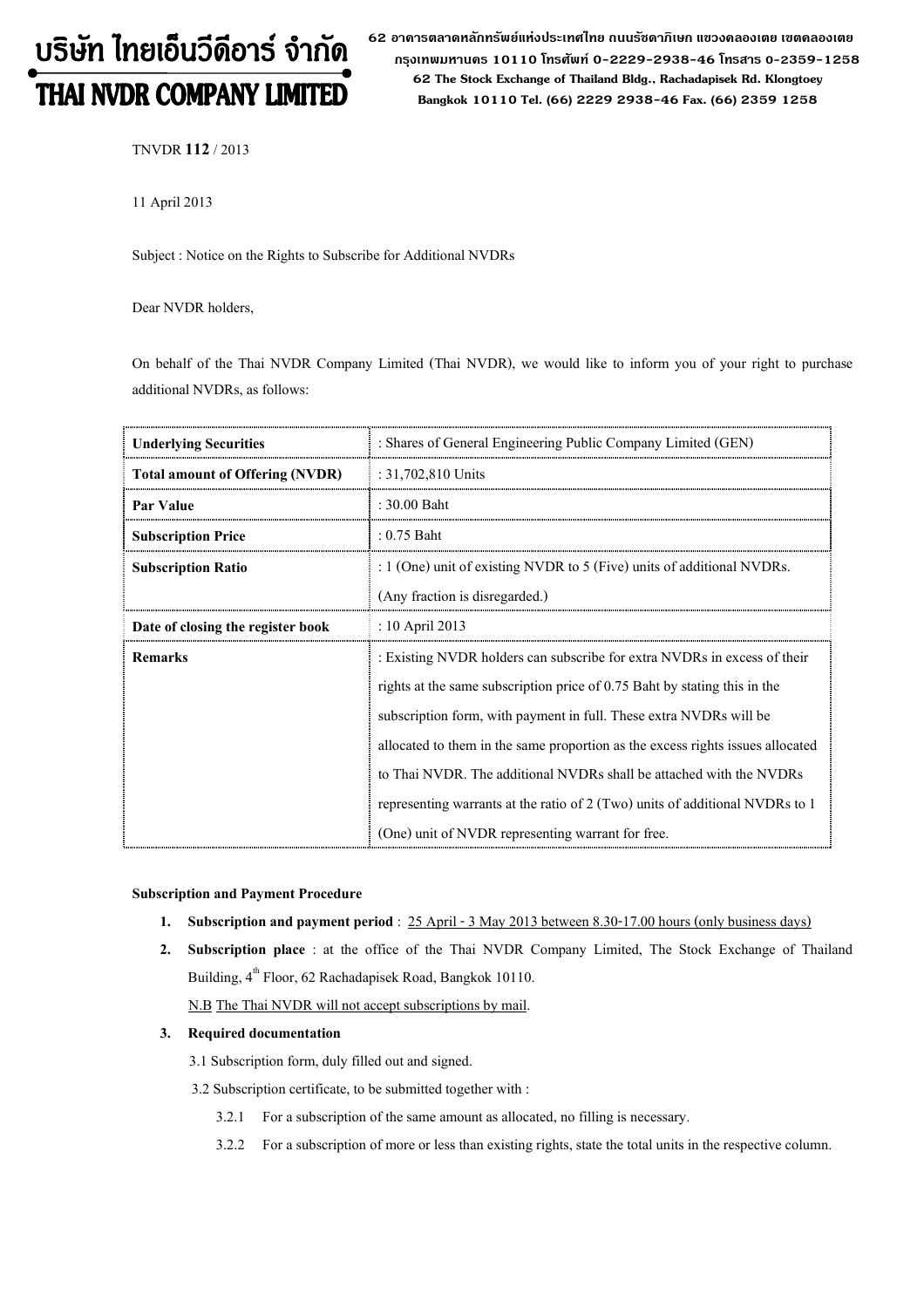#### 4. Payment

Subscription for full entitlement or less than or excess the entitlement, please make payment by one check or one cashier check which is collectable through clearing house in Bangkok. The check or cashier check shall be dated between 25 April to 3 May 2013. Indicate the subscription date and make it payable to "GENERAL ENGINEERING PUBLIC COMPANY LIMITED FOR SHARE SUBSCRIPTION".

- 5. If NVDR holders fail to exercise their rights or make a payment within the allotted time schedule, or the check or cashier check is not honored, it shall be deemed that such NVDR holders do not wish to exercise their subscription rights. Thai NVDR shall thus regard the subscription as being void.
- 6. Refund for unallotted NVDRs.

If the excess rights NVDRs were not allotted in full because the number of NVDRs subscribed for were more than the number or remaining units of NVDRs, the Thai NVDR will make a refund (without interest) to the NVDR holders by check for the unallotted NVDRs and send it by registered mail to the address that appears on the Share Register Book on the date of closing the book, within 7 business days after the Thai NVDR has received the refund from the underlying company.

Should you need any further information, please do not hesitate to contact Thai NVDR Company Limited at 02-229-2800 Ext. 2938-2946.

Sincerely yours, Thai NVDR Company Limited

Pichay Chamalaign

(Pichaya Chomchaiya) Head Depository Department The Stock Exchange of Thailand

Enclosure : 1. Subscription Form for NVDR Right Issues 2. Subscription Certificate